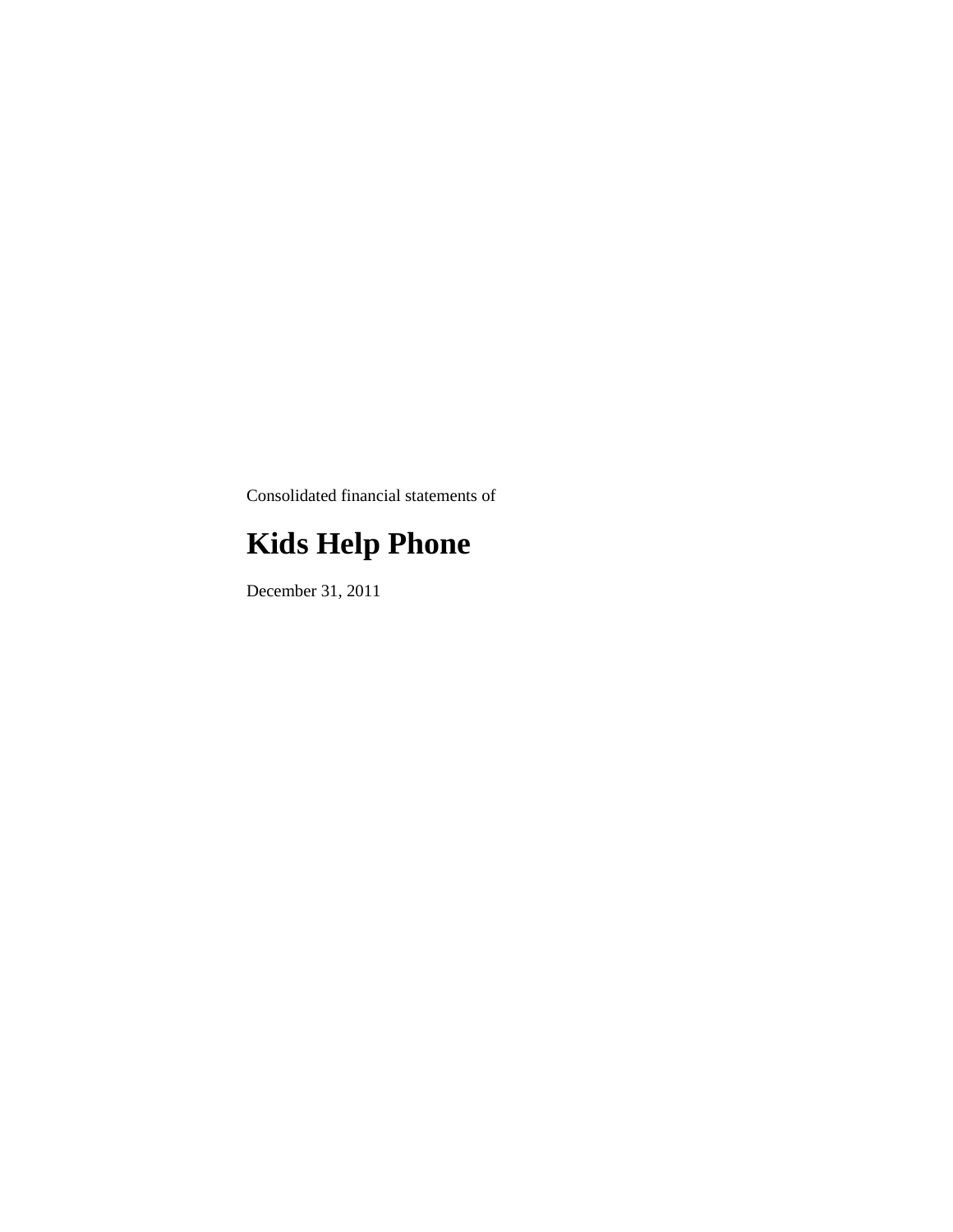# Kids Help Phone<br>December 31, 2011

### Table of contents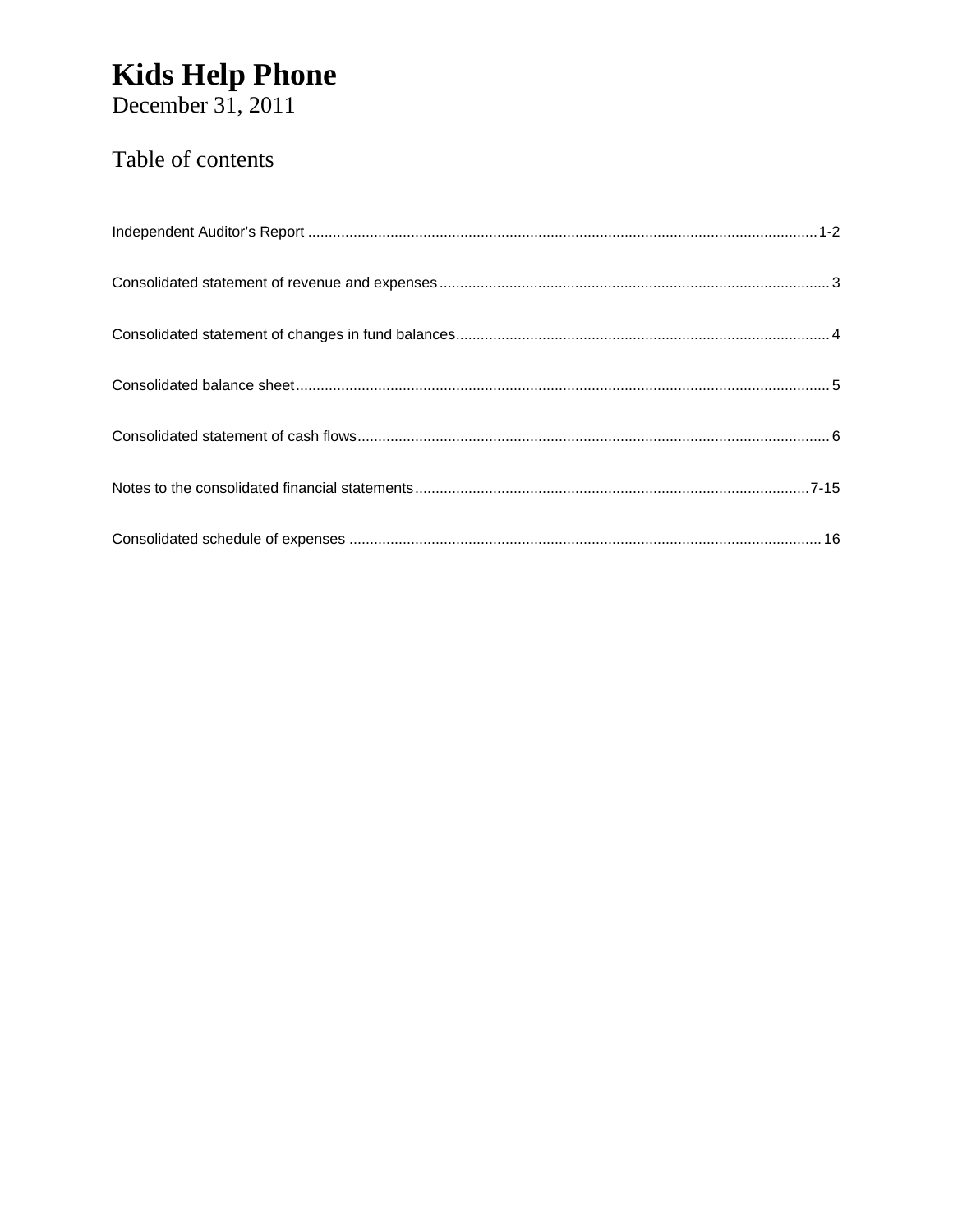# Deloitte.

Deloitte & Touche LLP 5140 Yonge Street Suite 1700 Toronto ON M2N 6L7 Canada

Tel: 416-601-6150 Fax: 416-601-6151 www.deloitte.ca

### **Independent Auditor's Report**

To the Members of Kids Help Phone

We have audited the accompanying consolidated financial statements of Kids Help Phone, which comprise the consolidated balance sheet as at December 31, 2011, and the consolidated statements of revenues and expenses, changes in fund balances, and cash flows for the year then ended, and a summary of significant accounting policies and other explanatory information.

#### **Management's Responsibility for the Consolidated Financial Statements**

Management is responsible for the preparation and fair presentation of these consolidated financial statements in accordance with Canadian generally accepted accounting principles, and for such internal control as management determines is necessary to enable the preparation of the consolidated financial statements that are free from material misstatement, whether due to fraud or error.

#### **Auditor's Responsibility**

Our responsibility is to express an opinion on these consolidated financial statements based on our audit. We conducted our audit in accordance with Canadian generally accepted auditing standards. Those standards require that we comply with ethical requirements and plan and perform the audit to obtain reasonable assurance about whether the consolidated financial statements are free from material misstatement.

An audit involves performing procedures to obtain audit evidence about the amounts and disclosures in the consolidated financial statements. The procedures selected depend on the auditor's judgment, including the assessment of the risks of material misstatement of the consolidated financial statements, whether due to fraud or error. In making those risk assessments, the auditor considers internal control relevant to the entity's preparation and fair presentation of the consolidated financial statements in order to design audit procedures that are appropriate in the circumstances, but not for the purpose of expressing an opinion on the effectiveness of the entity's internal control. An audit also includes evaluating the appropriateness of the accounting policies used and the reasonableness of accounting estimates made by management, as well as evaluating the overall presentation of the consolidated financial statements.

We believe that the audit evidence we have obtained is sufficient and appropriate to provide a basis for our audit opinion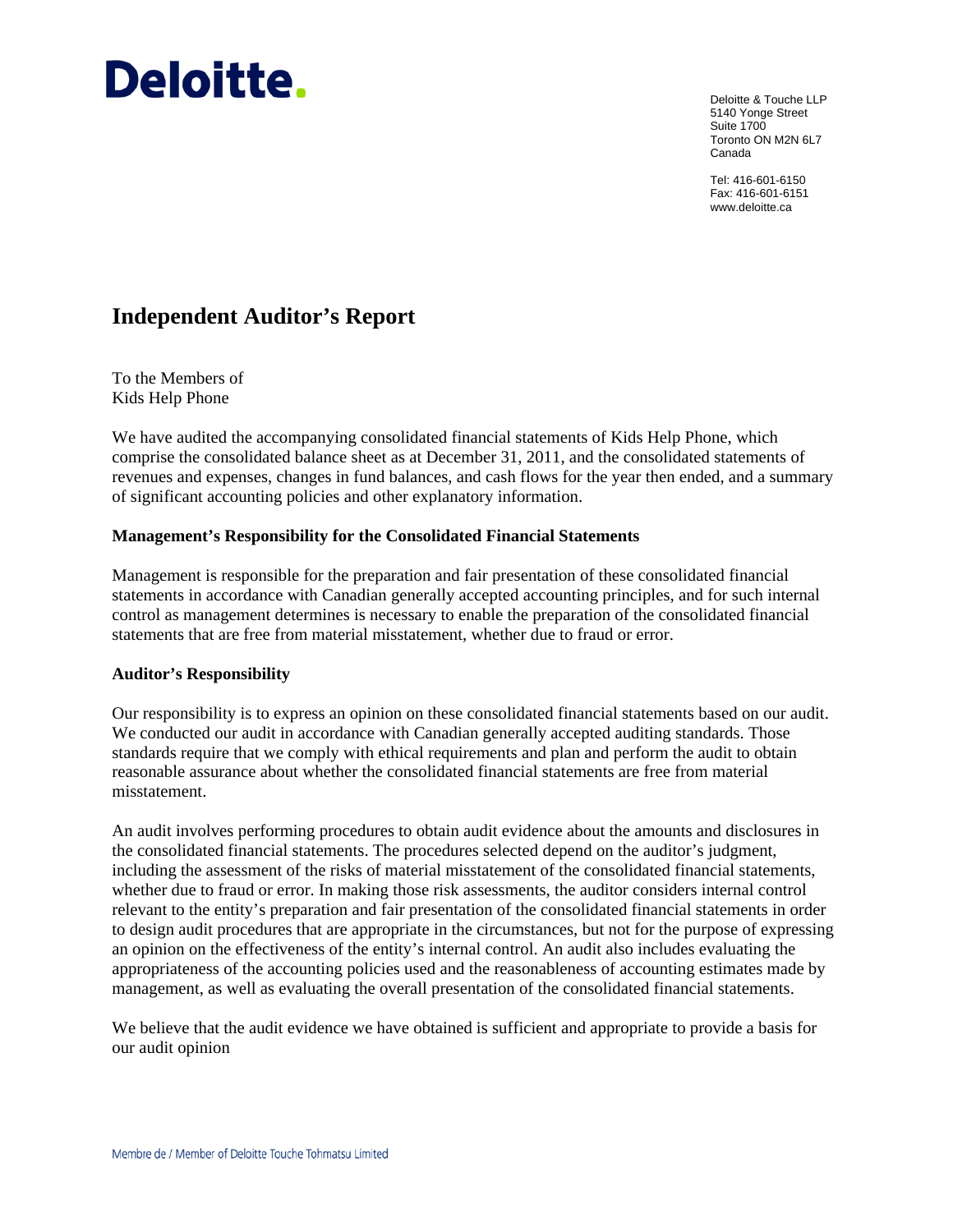#### **Basis for Qualified Opinion**

In common with many not-for-profit organizations, Kids Help Phone derives the majority of its revenues from the general public in the form of revenue from donations, sponsorship, special events and promotions, the completeness of which is not susceptible to satisfactory audit verification. Accordingly, our verification of these revenues was limited to the amounts recorded in the records of the Organization. Therefore, we were not able to determine whether any adjustments might be necessary to donations, excess of revenues over expenses, and cash flows from operations for the years ended December 31, 2011 and 2010, current assets as at December 31, 2011 and 2010, and fund balances as at January 1 and December 31 for both the 2011 and 2010 years. Our audit opinion on the financial statements for the year ended December 31, 2010 was modified accordingly because of the possible effects of this limitation in scope.

#### **Qualified Opinion**

In our opinion, except for the possible effects of the matter described in the Basis for Qualified Opinion paragraph, the consolidated financial statements present fairly, in all material respects, the financial position of Kids Help Phone at December 31, 2011, and the results of its operations and its cash flows for the year then ended in accordance with Canadian generally accepted accounting principles.

Deloite & Touche LLP

Chartered Accountants Licensed Public Accountants May 9, 2012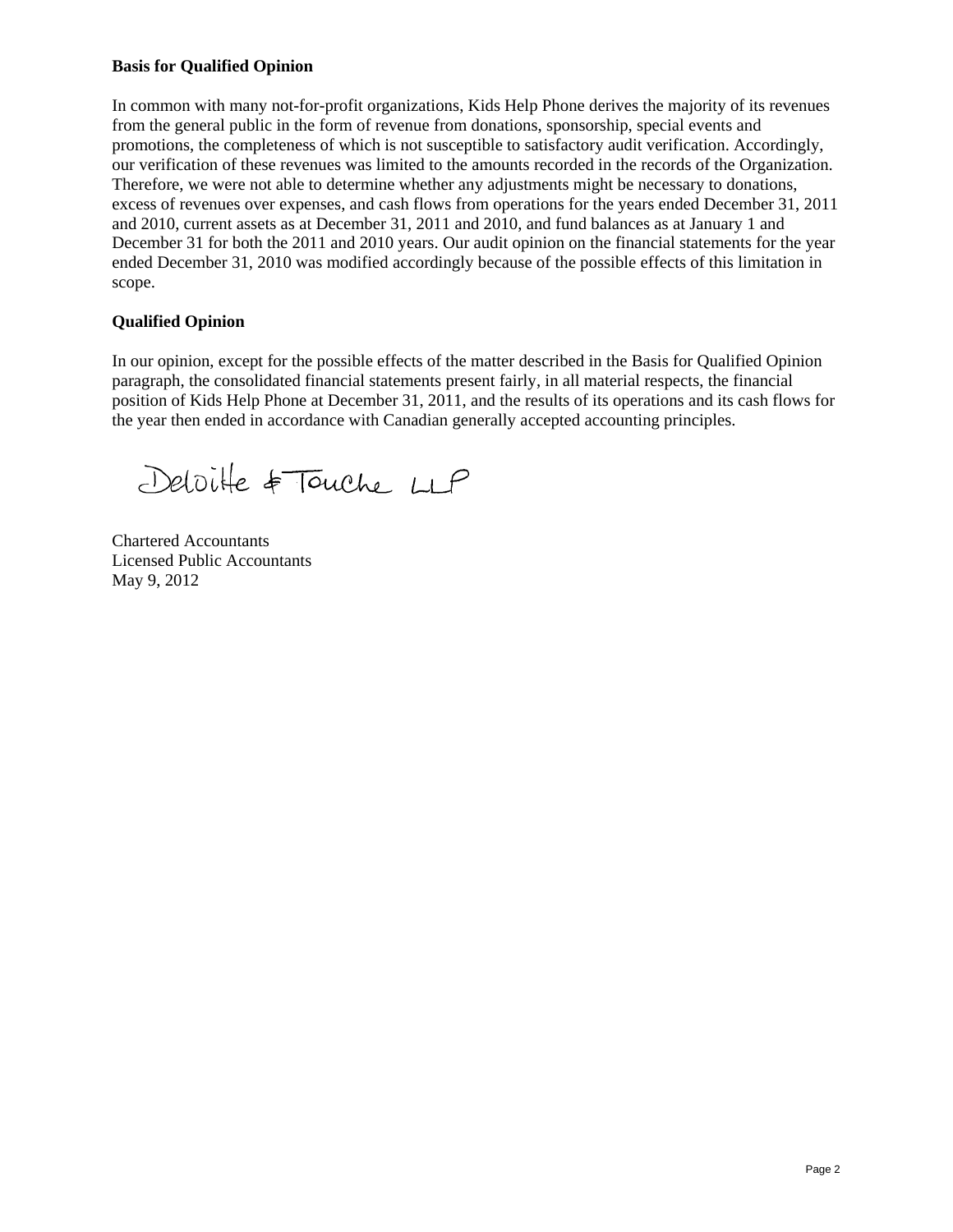Consolidated statement of revenue and expenses year ended December 31, 2011

**2011** 2010 **Operating Restricted Fund Funds Total** Total **\$\$\$** \$ **Revenue** Events **36,830 6,008,096 6,044,926** 5,848,019 General donations and grants **766,560 4,206,737 4,973,297** 5,180,650 Corporate promotions **- 196,862 196,862** 85,540 Program sponsorship **- 234,595 234,595** 287,500 Interest **5,337 35,110 40,447** 38,759 Other **- 134,677 134,677** 498,796 **10,816,077 808,727 11,624,804** 11,939,264 Expenses Service delivery costs Kids Help Phone - Schedule **382,943 4,989,583 5,372,526** 6,020,359 Student Ambassador - Schedule **- 133,387 133,387** 340,383 The Jack Project - Schedule **126,375 126,375** Direct fundraising - Schedule **90,318 3,829,161 3,919,479** 4,260,886 General and administrative - Schedule **78 692,471 692,549** 703,306 Donor development - Schedule **- 270,669 270,669** 437,731 Amortization of capital assets **- 85,229 85,229** 111,715 Loss on disposal of capital assets **- 238 238** 11,061 Interest on obligation under capital leases **- 4,396 4,396** 6,134 Scholarship **- - -** 1,000 **10,131,509 473,339 10,604,848** 11,892,575 Excess of revenue over expenses before restructuring costs **335,388 684,568 1,019,956** 46,689 Restructuring costs (Note 16) Service delivery costs - Kids Help Phone **- 37,557 37,557** 252,542 Direct fundraising **- 12,003 12,003** 355,367  **- 49,560 49,560** 607,909 **Excess of revenue over expenses (expenses over revenue) 335,388 635,008 970,396** (561,220)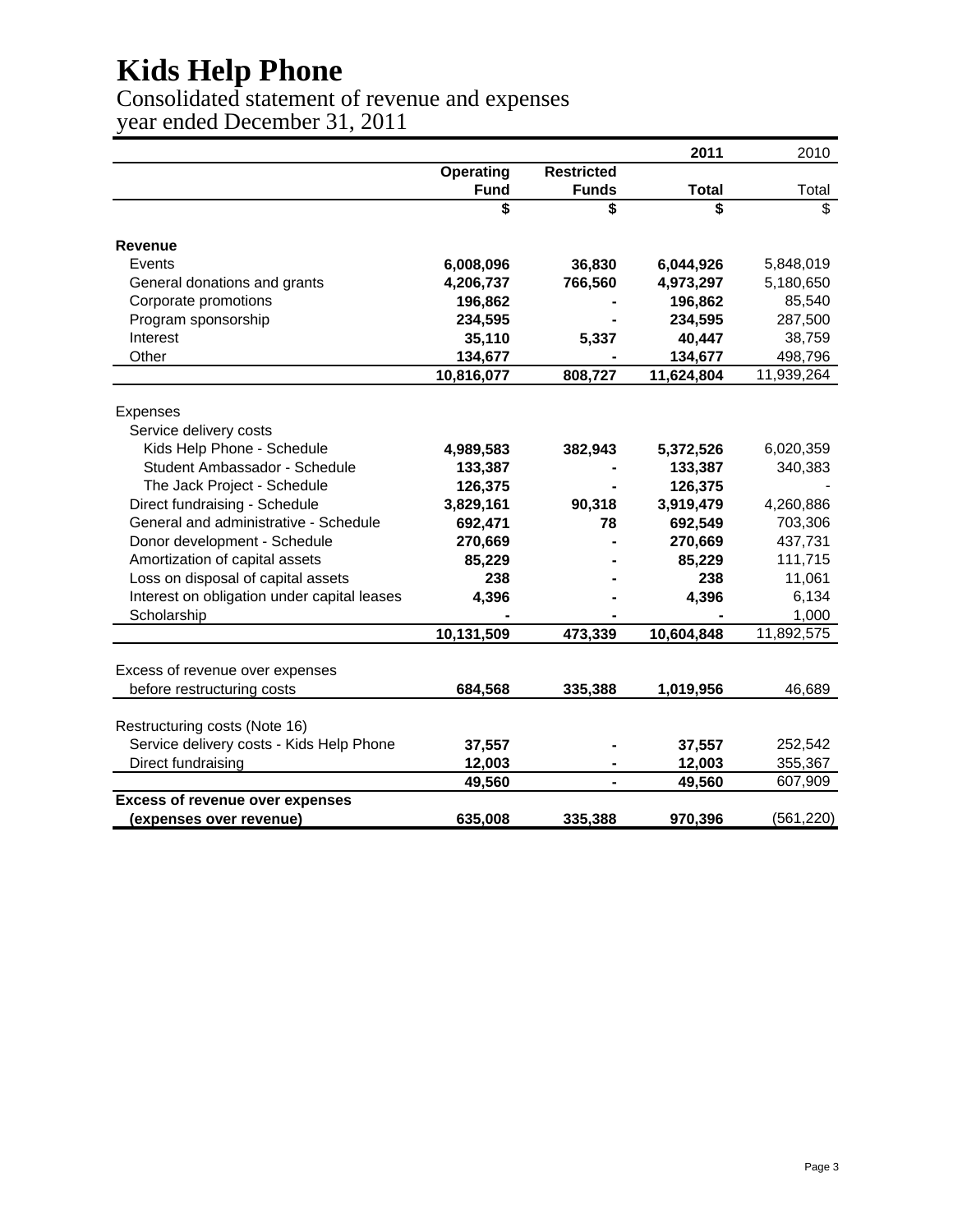Consolidated statement of changes in fund balances year ended December 31, 2011

|                                                           |           |                        |                |                                          |                 |                   | 2011      | 2010       |
|-----------------------------------------------------------|-----------|------------------------|----------------|------------------------------------------|-----------------|-------------------|-----------|------------|
|                                                           |           |                        |                |                                          |                 | <b>Externally</b> |           |            |
|                                                           |           |                        |                |                                          |                 | <b>Restricted</b> |           |            |
|                                                           |           | <b>Operating Funds</b> |                | <b>Internally Board Restricted Funds</b> |                 | <b>Funds</b>      |           |            |
|                                                           |           |                        |                |                                          | <b>Jack</b>     |                   |           |            |
|                                                           |           | <b>Capital</b>         |                | <b>Futures</b>                           | Windeler        |                   |           |            |
|                                                           | General   | assets                 | <b>Reserve</b> | Campaign                                 | <b>Memorial</b> |                   | Total     | Total      |
|                                                           | \$        | \$                     | \$             | \$                                       | \$              | \$                | \$        | \$         |
| Accumulated excess of revenue<br>over expenses, beginning |           |                        |                |                                          |                 |                   |           |            |
| of year                                                   | 894,382   | 268,333                | 1,550,258      | 9,814                                    | 466,703         | 54,009            | 3,243,499 | 3,804,719  |
| Excess (deficiency) of revenue over                       |           |                        |                |                                          |                 |                   |           |            |
| expenses                                                  | 709,157   | (74, 149)              |                |                                          | 334,349         | 1,039             | 970,396   | (561, 220) |
| Interfund transfers                                       | (99, 164) |                        | 330,389        |                                          | (231, 225)      |                   |           |            |
| Net investment in capital assets                          | (84, 704) | 84,704                 |                |                                          |                 |                   |           |            |
| Capital lease obligation                                  | (17, 391) | 17,391                 |                |                                          |                 |                   |           |            |
| Accumulated excess of revenue                             |           |                        |                |                                          |                 |                   |           |            |
| over expenses, end of year                                | 1,402,280 | 296,279                | 1,880,647      | 9,814                                    | 569,827         | 55,048            | 4,213,895 | 3,243,499  |
| Unrealized loss reported directly                         |           |                        |                |                                          |                 |                   |           |            |
| in the statement of changes in net                        |           |                        |                |                                          |                 |                   |           |            |
| assets, beginning of year                                 |           |                        | (2, 416)       |                                          |                 | $\blacksquare$    | (2, 416)  | (8, 545)   |
| Reclassification for losses and (gains)                   |           |                        |                |                                          |                 |                   |           |            |
| recognized in the statement of operations                 |           |                        | 575            |                                          |                 | ۰                 | 575       | 8,545      |
| Change in unrealized loss on investments                  |           |                        |                |                                          |                 |                   |           |            |
| during the year                                           |           |                        | 1,200          |                                          |                 | ۰                 | 1,200     | (2, 416)   |
| Unrealized loss reported directly in the                  |           |                        |                |                                          |                 |                   |           |            |
| statement of changes in net assets,                       |           |                        |                |                                          |                 |                   |           |            |
| end of year                                               |           |                        | (641)          |                                          |                 |                   | (641)     | (2, 416)   |
| Fund balances, December 31, 2011                          | 1,402,280 | 296,279                | 1,880,006      | 9,814                                    | 569,827         | 55,048            | 4,213,254 | 3,241,083  |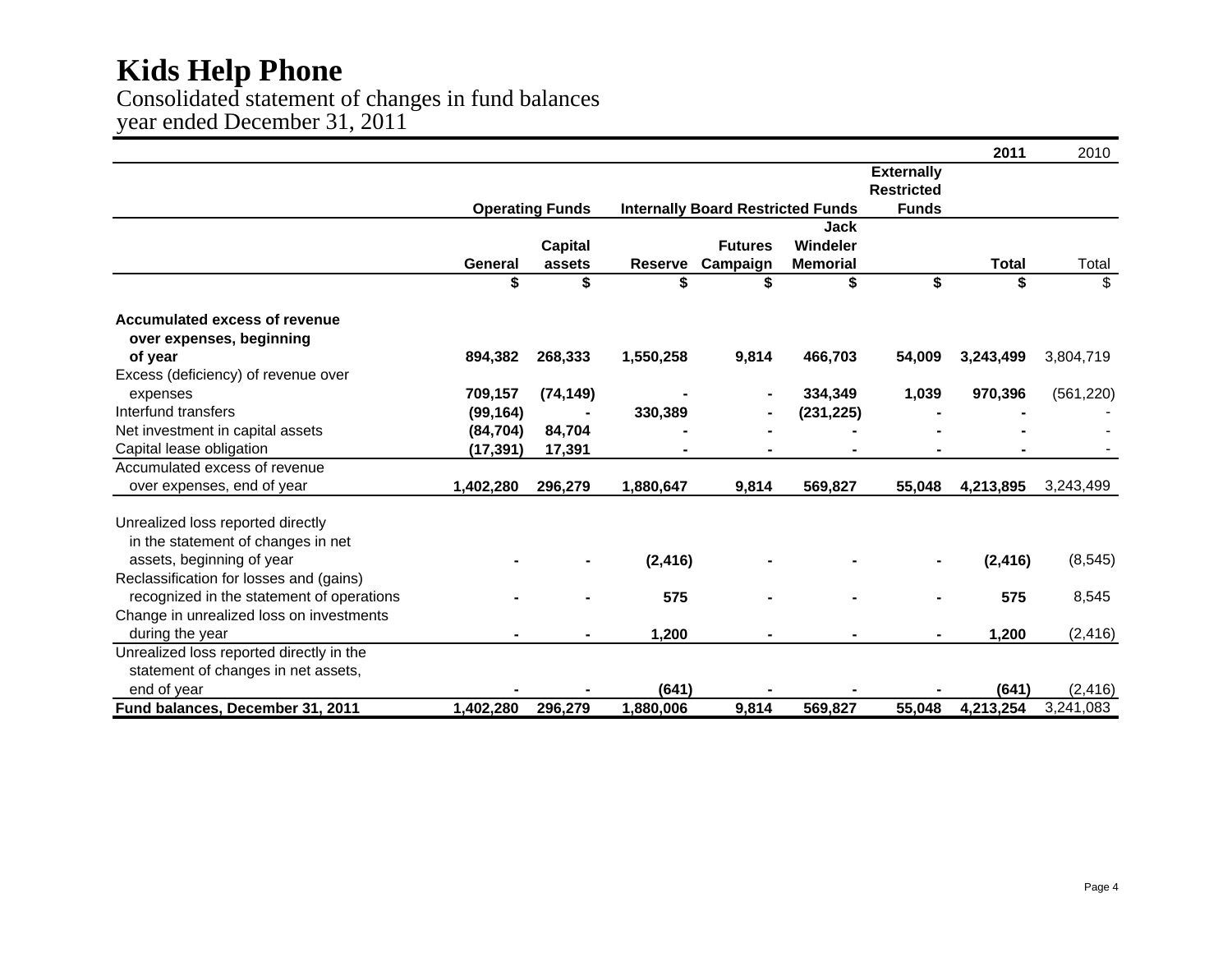Consolidated balance sheet as at December 31, 2011

|                                                    | 2011      | 2010                   |
|----------------------------------------------------|-----------|------------------------|
|                                                    | \$        | \$.                    |
| <b>Assets</b>                                      |           |                        |
| <b>Current assets</b>                              |           |                        |
| Cash                                               | 2,513,919 | 1,718,895              |
| Short-term investments (Note 5a)                   |           | 535,414                |
| Accounts receivable                                | 207,621   | 208,250                |
| Prepaid expenses and other                         | 173,323   | 161,926                |
|                                                    | 2,894,863 | $\overline{2,}624,485$ |
| Restricted investments (Note 5b)                   |           |                        |
| Kyra Field Memorial Fund                           | 55,048    | 54,009                 |
| Reserve Fund (formerly Operating Reserve Fund)     | 1,890,464 | 1,552,838              |
| Jack Windeler Memorial Fund                        | 569,827   | 466,703                |
| <b>Futures Campaign Fund</b>                       | 9,814     | 9,814                  |
|                                                    | 2,525,153 | 2,083,364              |
|                                                    |           |                        |
| Capital assets (Note 6)                            | 428,090   | 428,178                |
|                                                    | 5,848,106 | 5,136,027              |
| Liabilities                                        |           |                        |
| <b>Current liabilities</b>                         |           |                        |
| Accounts payable and accrued liabilities           | 710,956   | 909,444                |
| Deferred revenue (Note 7)                          | 792,085   | 825,655                |
| Obligation under capital leases - current (Note 8) | 20,281    | 17,981                 |
|                                                    | 1,523,322 | 1,753,080              |
| Deferred capital contribution (Note 9)             | 55,089    | 65,732                 |
| Obligation under capital leases (Note 8)           | 56,441    | 76,132                 |
|                                                    | 1,634,852 | 1,894,944              |
| <b>Fund balances (Note 4)</b>                      |           |                        |
| <b>Operating Fund</b>                              |           |                        |
| General                                            | 1,402,280 | 894,382                |
| Invested in capital assets                         | 296,279   | 268,333                |
| Reserve Fund (formerly Operating Reserve Fund)     | 1,880,006 | 1,547,842              |
| <b>Jack Windeler Memorial Fund</b>                 | 569,827   | 466,703                |
| Futures Campaign Fund                              | 9,814     | 9,814                  |
| <b>Externally Restricted Funds</b>                 | 55,048    | 54,009                 |
|                                                    | 4,213,254 | $\overline{3,}241,083$ |
|                                                    | 5,848,106 | 5,136,027              |

On behalf of the Board<br> $\mu$  of  $\alpha$ Kemp 1

\_\_\_\_\_\_\_\_\_\_\_\_\_\_\_\_\_\_\_\_\_\_\_\_\_\_\_\_\_\_\_\_\_\_\_ Chair of the Board

Kerry Arbour

rerenza

\_\_\_\_\_\_\_\_\_\_\_\_\_\_\_\_\_\_\_\_\_\_\_\_\_\_\_\_\_\_\_\_\_\_\_ Treasurer Harry Wierenga Page 5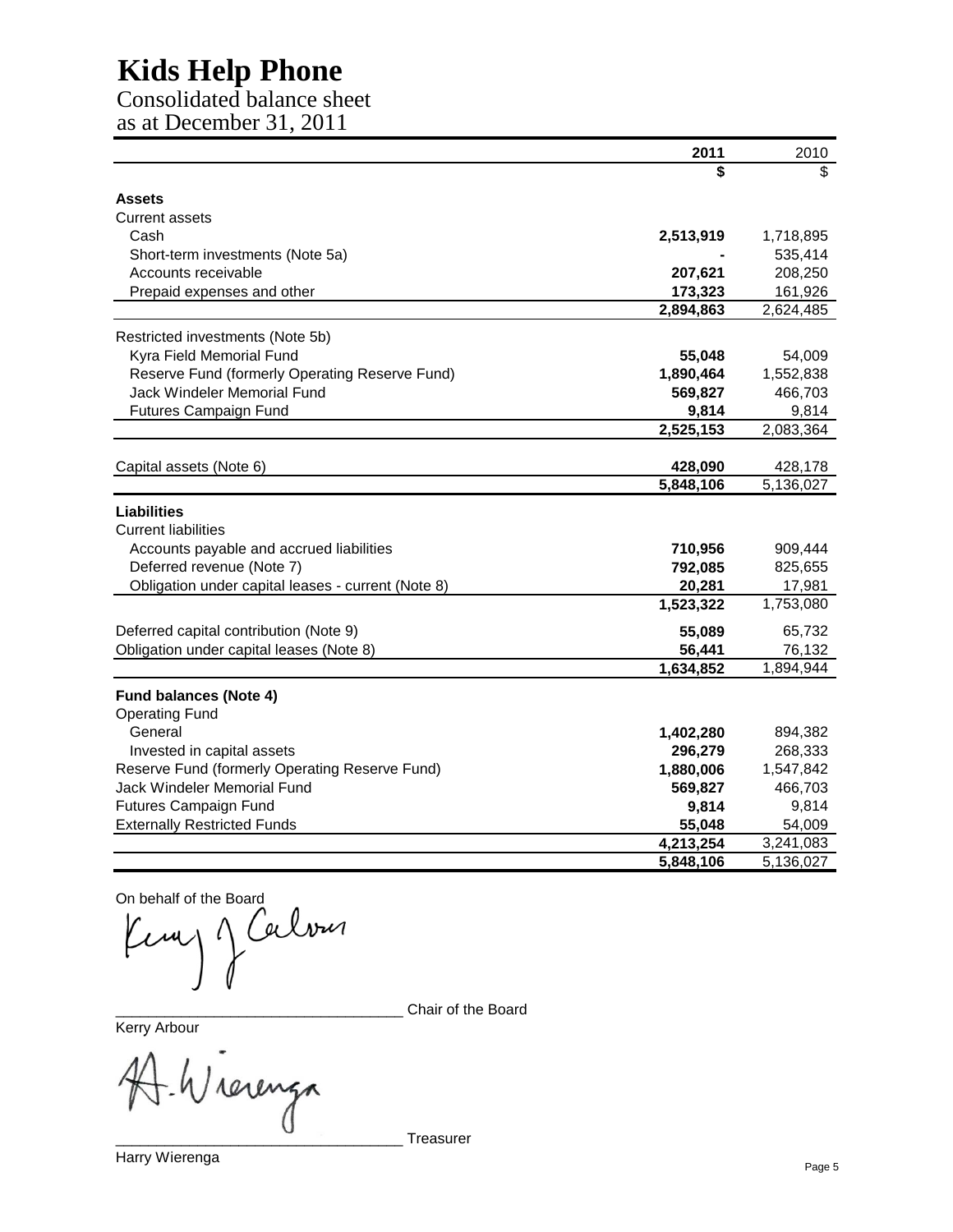Consolidated statement of cash flows year ended December 31, 2011

|                                                                          | 2011                 | 2010                    |
|--------------------------------------------------------------------------|----------------------|-------------------------|
|                                                                          |                      |                         |
| <b>Operating activities</b>                                              |                      |                         |
| Excess of revenues over expenses (expenses over revenue)                 | 970,396              | (561, 220)              |
| Items not affecting cash                                                 |                      |                         |
| Amortization of capital assets                                           | 85,229               | 111,715                 |
| Loss on disposal of capital assets                                       | 238                  | 11,061                  |
| Amortization of deferred capital contributions                           | (11, 318)            | (5,637)                 |
| Loss on sale of investments                                              | 575                  | 8,545                   |
| Donated capital assets                                                   |                      | (49, 827)               |
| Capital contribution - donated capital assets                            |                      | 49,827                  |
|                                                                          | 1,045,120            | (435, 536)              |
| Changes in non-cash working capital items                                |                      |                         |
| Accounts receivable                                                      | 629                  | 110,266                 |
| Prepaid expenses and other                                               | (11, 397)            | 12,338                  |
| Accounts payable and accrued liabilities                                 | (198, 488)           | 381,542                 |
| Deferred revenue                                                         | (33,570)             | (156, 709)              |
|                                                                          | 802,294              | (88,099)                |
|                                                                          |                      |                         |
| <b>Investing activities</b>                                              |                      |                         |
| Decrease in short-term investments                                       | 535,414              | 199,854                 |
| Purchase of capital assets                                               | (85, 379)            | (255, 539)              |
| Kyra Field Memorial Fund - decrease (increase) in investments            | (301, 039)           | 4,327                   |
| Reserve Fund (formerly Operating Reserve fund) - increase in investments | (37, 626)            | (34, 853)               |
| Futures Campaign Fund - decrease in investments                          |                      | 400,361                 |
| Scholarship Fund - decrease in investments                               |                      | 15,991                  |
| Jack Windeler Memorial Fund - increase in investments                    | (103, 124)           | (466, 703)              |
| Change in unrealized loss on investments                                 | 1,200                | (2, 416)                |
|                                                                          | 9,446                | (138, 978)              |
|                                                                          |                      |                         |
| <b>Financing activities</b>                                              |                      |                         |
| Capital lease obligations assumed                                        |                      | 60,836                  |
| Capital grants received                                                  | 675                  | 21,042                  |
| Payment under capital lease obligations                                  | (17, 391)            | (23, 629)               |
|                                                                          | (16, 716)            | 58,249                  |
|                                                                          |                      |                         |
| Net increase (decrease) in cash<br>Cash, beginning of year               | 795,024<br>1,718,895 | (168, 828)<br>1,887,723 |
| Cash, end of year                                                        | 2,513,919            | 1,718,895               |
|                                                                          |                      |                         |
| Supplemental cash flows information                                      |                      |                         |
| Cash interest paid                                                       | 4,968                | 6,044                   |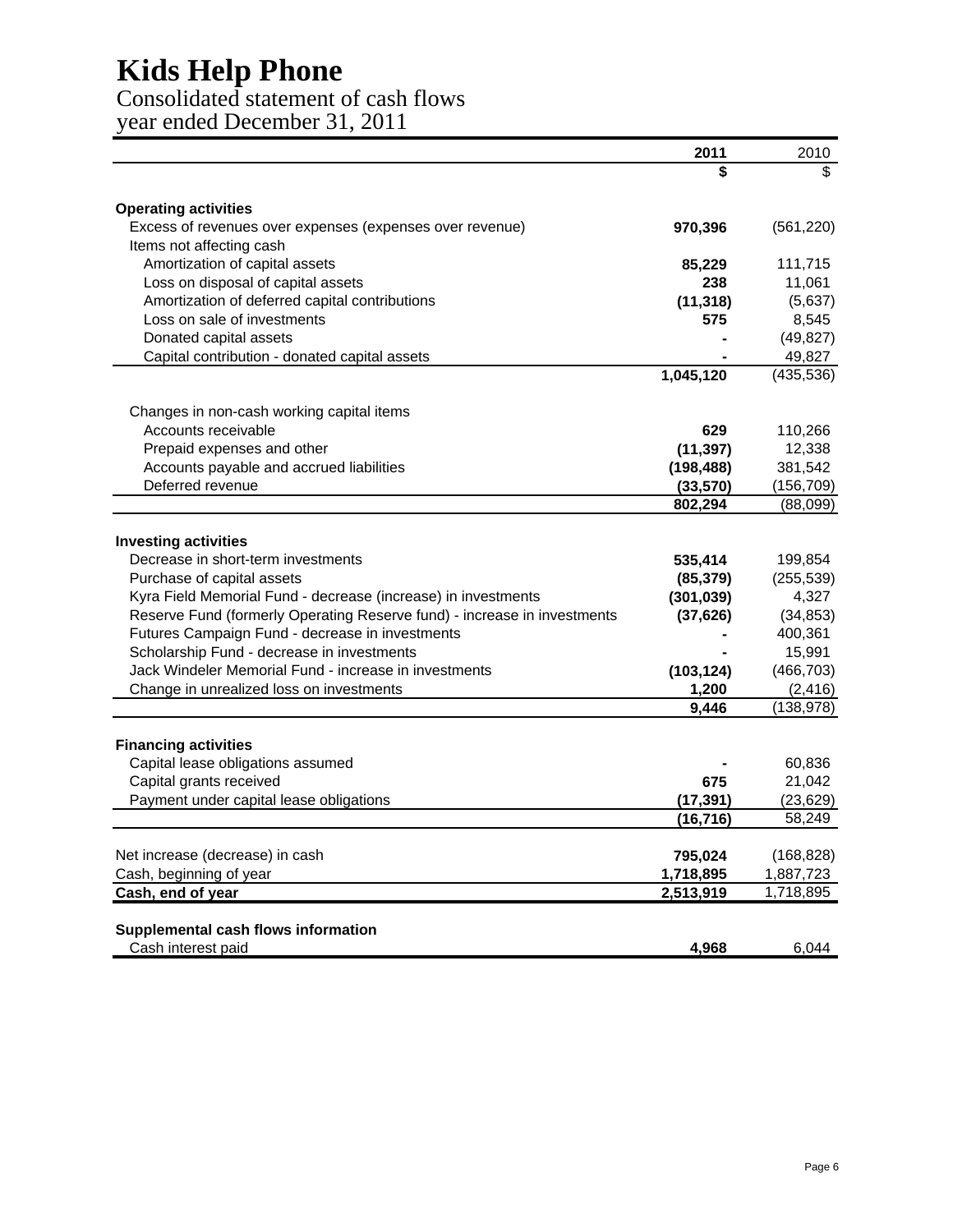### Notes to the consolidated financial statements

December 31, 2011

#### **1. Description of the organization**

The Organization is comprised of Kids Help Phone ("KHP") and Kids Help Foundation ("KHF"). All of the directors of Kids Help Foundation are also directors of Kids Help Phone.

The mandate of Kids Help Phone is to provide anonymous and confidential professional counselling, referrals and information through technologically-based communications media for children and youth in Canada.

The mandate of Kids Help Foundation, a registered charitable organization, is to improve the health and welfare of children and their families in Canada.

Kids Help Phone and Kids Help Foundation are classified as registered charities under the Income Tax Act and, as such, are not subject to income tax provided certain disbursement requirements are met.

#### **2. Future accounting changes**

In December 2010, the Canadian Institute of Chartered Accountants issued a new accounting framework applicable to Not-for-Profit Organizations. Effective for fiscal years beginning on or after January 1, 2012, Not-for-profit organizations will have to choose between International Financial Reporting Standards (IFRS) and Canadian accounting standards for Not-for-Profit Organizations. Early adoption of these standards is permitted. The Organization currently plans to adopt the new accounting standards for Not-for-Profit organizations for its fiscal year beginning on January 1, 2012. Other than the retrospective adjustment required for investments classified as available for sale, the impact of transitioning to these new standards is not expected to be significant.

#### **3. Significant accounting policies**

#### *Financial statement presentation*

These financial statements are presented on a consolidated basis and include the accounts of Kids Help Phone and Kids Help Foundation. The financial statements have been prepared in accordance with the accounting standards for not-for-profit organizations published by the Canadian Institute of Chartered Accountants, using the restricted fund method of reporting restricted contributions.

#### *Revenue recognition*

Corporate and sponsorship revenue is recorded in the year to which it relates if the receipt is reasonably assured. Donations revenue is recorded when received. Revenue relating to special events or programs which have not yet occurred is recorded as deferred revenue and recognized as revenue in the year the events occur or program expenses are incurred.

#### *Contributed goods and services*

Donors contribute gifts in kind for use in special fundraising events, which are recognized at their fair market value when such value can be reasonably estimated. Donated property and equipment are recorded at fair value when fair value can be reasonably estimated. Donated materials and services are recorded at fair value when fair value can be reasonably estimated and when the materials and services are normally purchased by the Organization and would be paid for if not donated. Receipted gifts-in-kind are recognized as revenue and expense when received.

#### *Deferred capital contributions*

Funds received related to capital assets are recorded as deferred capital grants and amortized at the same rate as the related capital asset.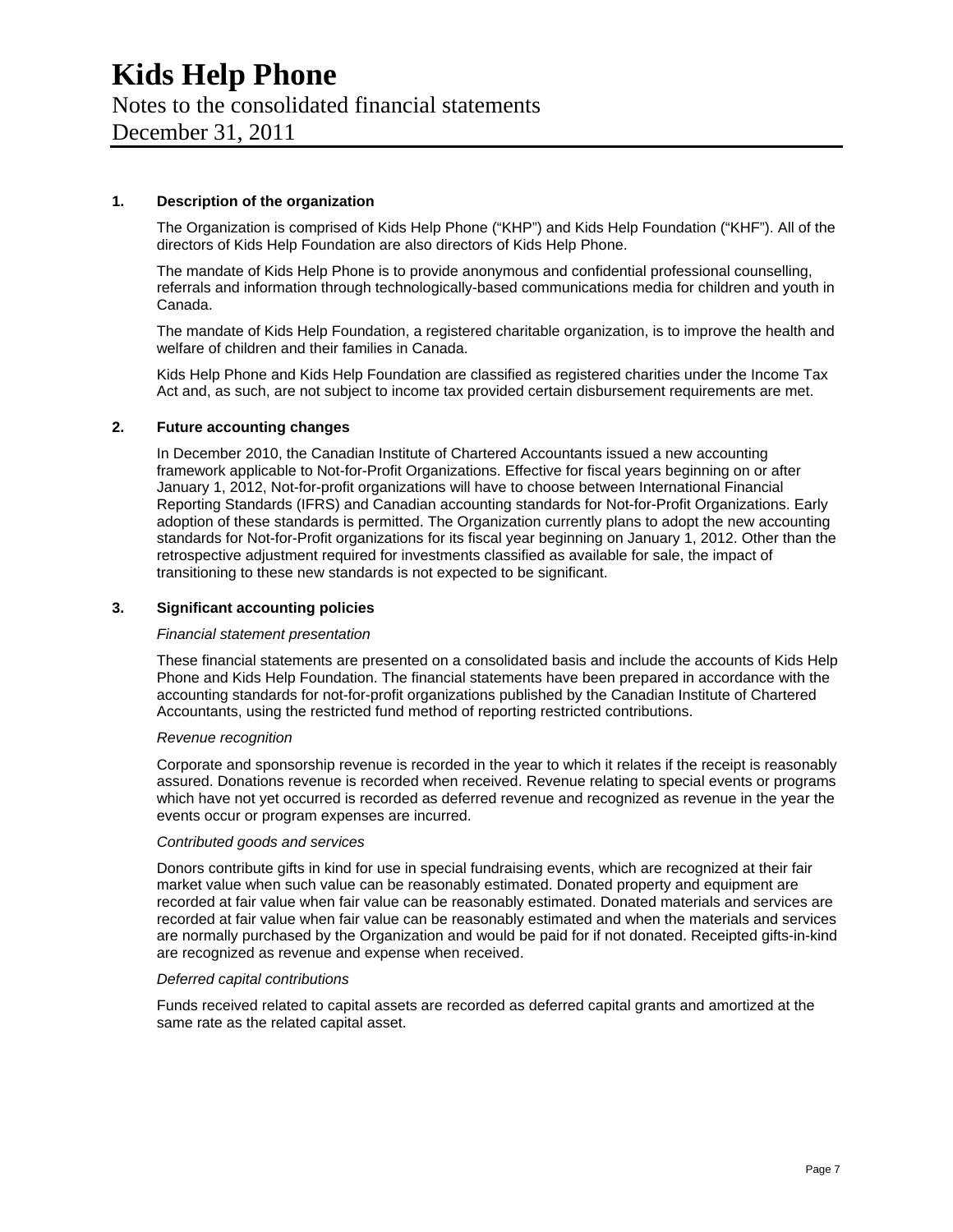### **Kids Help Phone**  Notes to the consolidated financial statements December 31, 2011

#### **3. Significant accounting policies (continued)**

*Financial instruments* 

The Organization has classified its financial instruments as follows:

| Asset/liability | Category |
|-----------------|----------|
|-----------------|----------|

Cash Held-for-trading Short-term investments **Example 20** Short-term investments and the example of the example of the example of the example of the example of the example of the example of the example of the example of the example of the examp Accounts receivable **Loans and receivables** Restricted investments **Available for sale** Available for sale Accounts payable and accrued liabilities **Accounts and accrued liabilities Other liabilities Other liabilities** 

Held-for-trading items are carried at fair value, with changes in their fair value recognized in the Statement of revenue and expenses in the current period. Available for sale items are carried at fair value and are recognized in the Statement of changes in fund balances. The gain or loss originating from subsequent measurement is recognized in the Statement of changes in fund balances and is transferred to excess (deficiency) of revenue over expenses when the asset is sold. "Loans and receivables" are carried at amortized cost, using the effective interest method, net of any impairment. "Other liabilities" are carried at amortized cost, using the effective interest method. Transaction costs are expensed as incurred.

As allowed under Section 3855 "Financial Instruments - Recognition and Measurement", the Organization has elected not to account for non-financial contracts as derivatives, and to not account for embedded derivatives in non-financial contracts, leases and insurance contracts as embedded derivatives.

The Organization has elected to follow the disclosure requirements of Section 3861 "Financial Instruments - Disclosure and Presentation" of the CICA Handbook.

#### *Pledges*

Pledges received are recorded as revenue in the financial statements if the amounts can be reasonably estimated and collection is reasonably assured.

#### *Capital assets*

Office furniture and equipment and computers are capitalized on acquisition and amortized on a straightline basis over their average useful lives, which has been estimated at three years for computers and ten years for office furniture and equipment. Assets held under capital lease are amortized over the lease term. Leasehold improvements are amortized over the remaining lease term.

#### *Use of estimates*

The preparation of financial statements in accordance with Canadian generally accepted accounting principles requires management to make estimates and assumptions. These estimates and assumptions affect the reported amounts of assets and liabilities and disclosure of contingent assets and liabilities at the date of the financial statements and the reported amounts of revenue and expenses during the reporting period. Actual results could differ from those estimates. Amounts requiring significant estimates and assumptions are included in accounts payable and accrued liabilities, and amortization of capital assets.

#### *Allocation of expenses*

KHP allocates the cost of salaries and benefits and rental expenses as follows:

- Salaries and benefits allocated based on the percentage of time assigned to each program
- Rent allocated based on the surface area occupied by each program.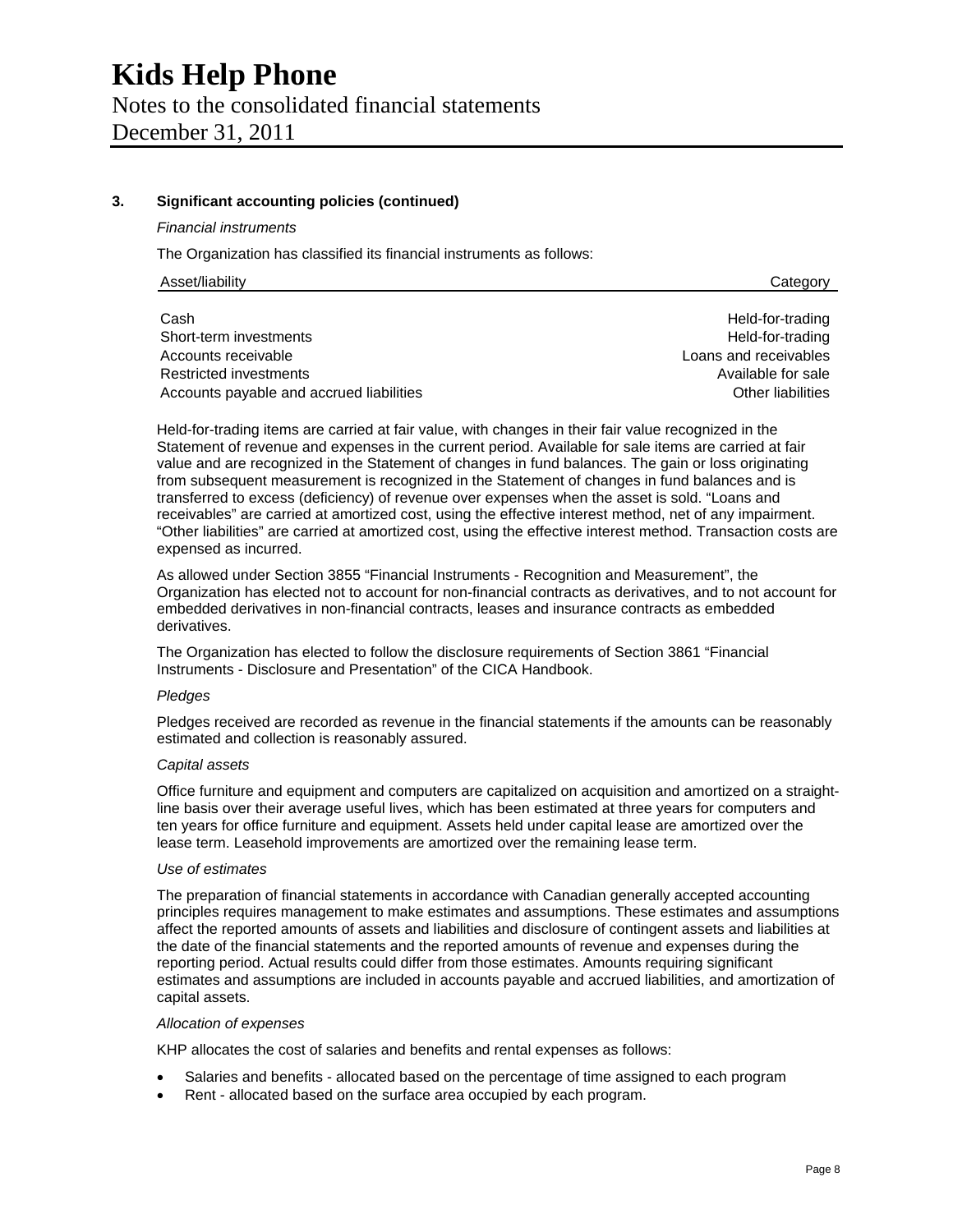# Notes to the consolidated financial statements

December 31, 2011

#### **4. Funds**

#### *Operating Fund*

The general portion of the Kids Help Phone Operating Fund (the "Operating Fund") records the day-today operations of the Organization.

The capital assets portion of the Operating Fund includes the cost of capital assets acquired less accumulated amortization, the unamortized portion of deferred capital contributions and the outstanding obligations on capital leases.

#### *Reserve Fund (formerly Operating Reserve Fund)*

The Reserve Fund represents funds restricted by the Board of Directors to offset potential operating shortfalls of the Organization. The interest earned on this fund is recorded in the General portion of the Operating Fund.

#### *Futures Campaign Fund*

The Futures Campaign Fund represents a fund established by the Board of Directors to invest in building future capacity at Kids Help Phone.

#### *Jack Windeler Memorial Fund*

The Jack Windeler Memorial Fund was set up in March 2010 and represents a fund established by the Board of Directors to support initiatives related to youth mental health and wellbeing as they transition from secondary school to post-secondary choices.

#### *Externally Restricted Funds*

The Kyra Field Memorial Fund records donations made in memory of Kyra Field, and related interest income. The fund is to be used for the development and training of professional counsellors.

#### **5. Investments**

a. Short-term investments are comprised of the following:

|                                          |                |                 | ZU 11             |
|------------------------------------------|----------------|-----------------|-------------------|
|                                          | Fair           | <b>Interest</b> |                   |
|                                          | value          | rate            | Due date          |
|                                          | \$             | %               |                   |
| <b>Guaranteed Investment Certificate</b> | $\blacksquare$ |                 |                   |
|                                          |                |                 |                   |
| <b>BMO Money Market Fund</b>             |                |                 |                   |
|                                          | -              |                 |                   |
|                                          |                |                 |                   |
|                                          |                |                 | 2010              |
|                                          | Fair           | Interest        |                   |
|                                          | value          | rate            | Due date          |
|                                          | \$             | %               |                   |
| <b>Guaranteed Investment Certificate</b> | 500,257        | 1.25            | December 16, 2011 |
| <b>BMO Money Market Fund</b>             | 35,157         | N/A             | N/A               |
|                                          | 535,414        |                 |                   |

**2011**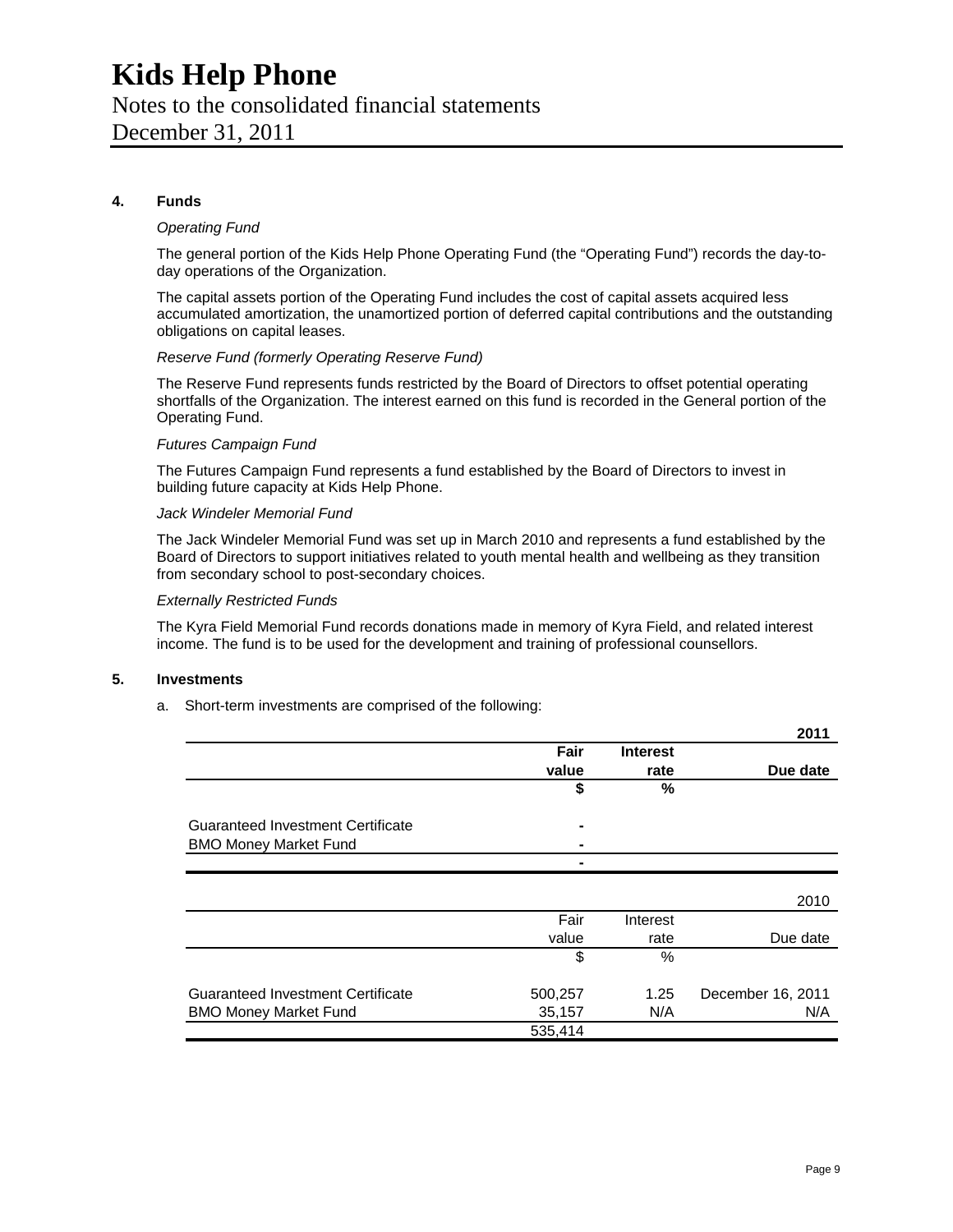### Notes to the consolidated financial statements December 31, 2011

#### **5. Investments (continued)**

#### b. Restricted investments are comprised of the following:

|                              |           |                 | 2011               |
|------------------------------|-----------|-----------------|--------------------|
|                              | Fair      | <b>Interest</b> |                    |
|                              | value     | rate            | Due date           |
|                              | \$        | $\frac{0}{0}$   |                    |
| Jack Windeler Memorial Fund  |           |                 |                    |
| Cash                         | 569,827   | N/A             | N/A                |
| Kyra Field Memorial Fund     |           |                 |                    |
| Cash                         | 55,048    | N/A             | N/A                |
| Reserve Fund                 |           |                 |                    |
| Cash                         | 718,345   | N/A             | N/A                |
| 85 Agnico Eagle Mines Ltd    | 4,381     | N/A             | N/A                |
| 59 Front Street              | 554       | N/A             | N/A                |
| 150 Pathway Multi Series     | 523       | N/A             | N/A                |
| <b>Bank of Montreal</b>      |           |                 |                    |
| Step up Bond                 | 301,660   | 2.00            | April 27, 2014     |
| Manulife GIC                 | 236,468   | 2.40            | September 30, 2013 |
| <b>CPN Transalta</b>         | 123,681   | N/A             | May 18, 2012       |
| <b>CPN Transalta</b>         | 115,439   | N/A             | May 18, 2014       |
| CPN TransCda                 | 126,630   | N/A             | May 20, 2013       |
| Manulife Coupon              | 121,571   | N/A             | October 8, 2012    |
| Manulife Coupon              | 141,212   | N/A             | October 8, 2013    |
|                              | 1,890,464 |                 |                    |
| <b>Futures Campaign Fund</b> |           |                 |                    |
| Cash                         | 9,814     | N/A             | N/A                |
|                              | 2,525,153 |                 |                    |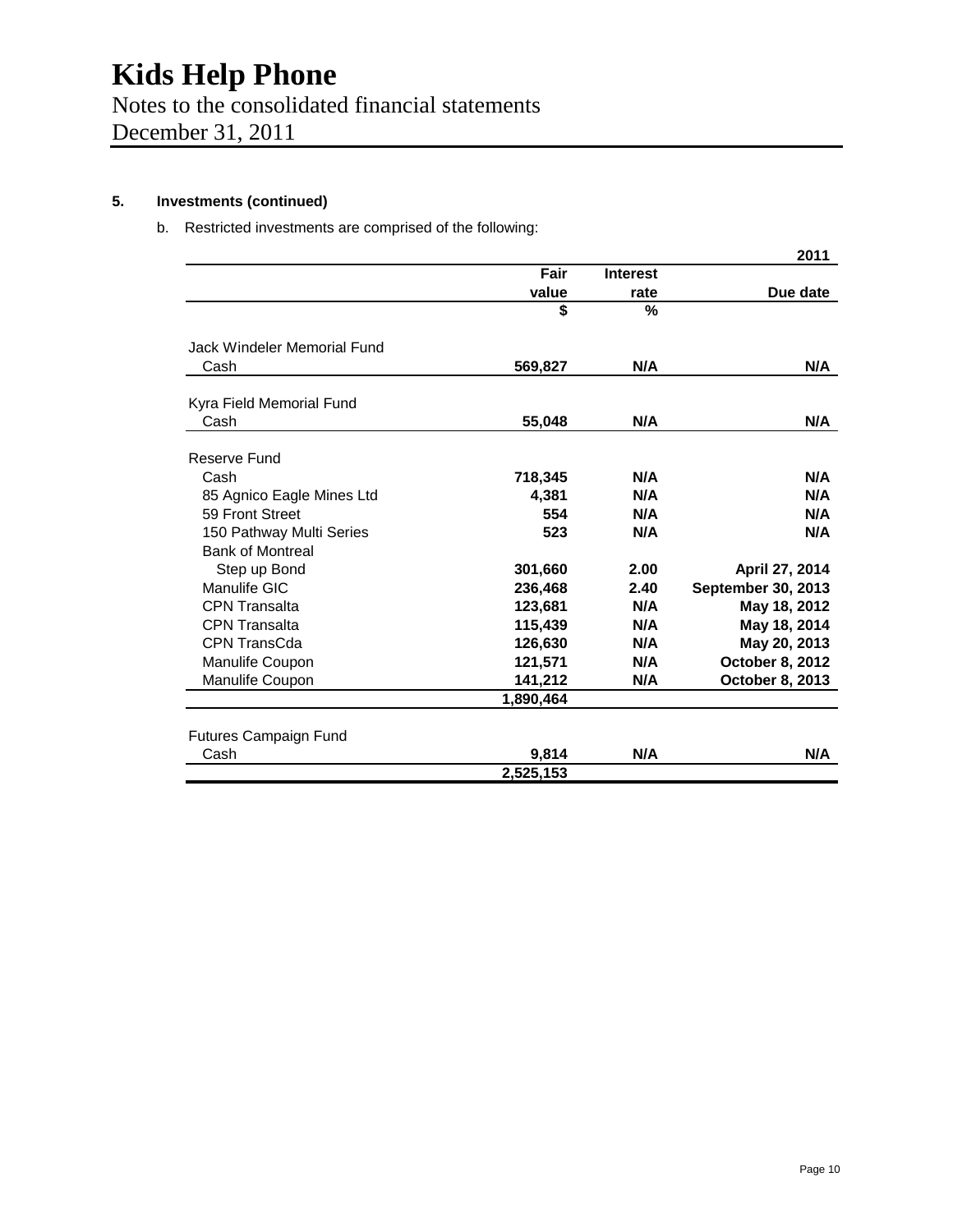### Notes to the consolidated financial statements December 31, 2011

**5. Investments (continued)** 

b. Restricted investments are comprised of the following (continued):

|                              |           |          | 2010               |
|------------------------------|-----------|----------|--------------------|
|                              | Fair      | Interest |                    |
|                              | value     | rate     | Due date           |
|                              | \$        | $\%$     |                    |
| Jack Windeler Memorial Fund  |           |          |                    |
| Cash                         | 466,703   | N/A      | N/A                |
| Kyra Field Memorial Fund     |           |          |                    |
| Cash                         | 54,009    | N/A      | N/A                |
| Reserve Fund                 |           |          |                    |
| Cash                         | 406,534   | N/A      | N/A                |
| 30 Agnico Eagle Mines Ltd    | 2,307     | N/A      | N/A                |
| <b>Bank of Montreal</b>      |           |          |                    |
| Step up Bond                 | 100,878   | 2.00     | January 4, 2011    |
| Manulife GIC                 | 236,468   | 2.40     | September 30, 2013 |
| CIBC Step up Bond            | 250,868   | 2.00     | March 12, 2011     |
| <b>Bank of Montreal</b>      |           |          |                    |
| Step up Bond                 | 300,890   | 2.25     | May 21, 2011       |
| Manulife Coupon              | 118,029   | N/A      | October 8, 2012    |
| Manulife Coupon              | 136,864   | N/A      | October 8, 2013    |
|                              | 1,552,838 |          |                    |
| <b>Futures Campaign Fund</b> |           |          |                    |
| Cash                         | 9,814     | N/A      | N/A                |
|                              | 2,083,364 |          |                    |

#### **6. Capital assets**

|                                  |           |                    | 2011     | 2010     |
|----------------------------------|-----------|--------------------|----------|----------|
|                                  |           | <b>Accumulated</b> | Net book | Net book |
|                                  | Cost      | amortization       | value    | value    |
|                                  | \$        | S                  | \$       | S        |
| Office furniture and equipment   | 480,388   | 242,925            | 237,463  | 256,905  |
| Computers                        | 720,005   | 658,935            | 61,070   | 43,852   |
| Leasehold improvements           | 686,187   | 586,478            | 99,709   | 85,725   |
| Assets held under capital leases | 376,759   | 346,911            | 29,848   | 41,696   |
|                                  | 2,263,339 | 1,835,249          | 428,090  | 428,178  |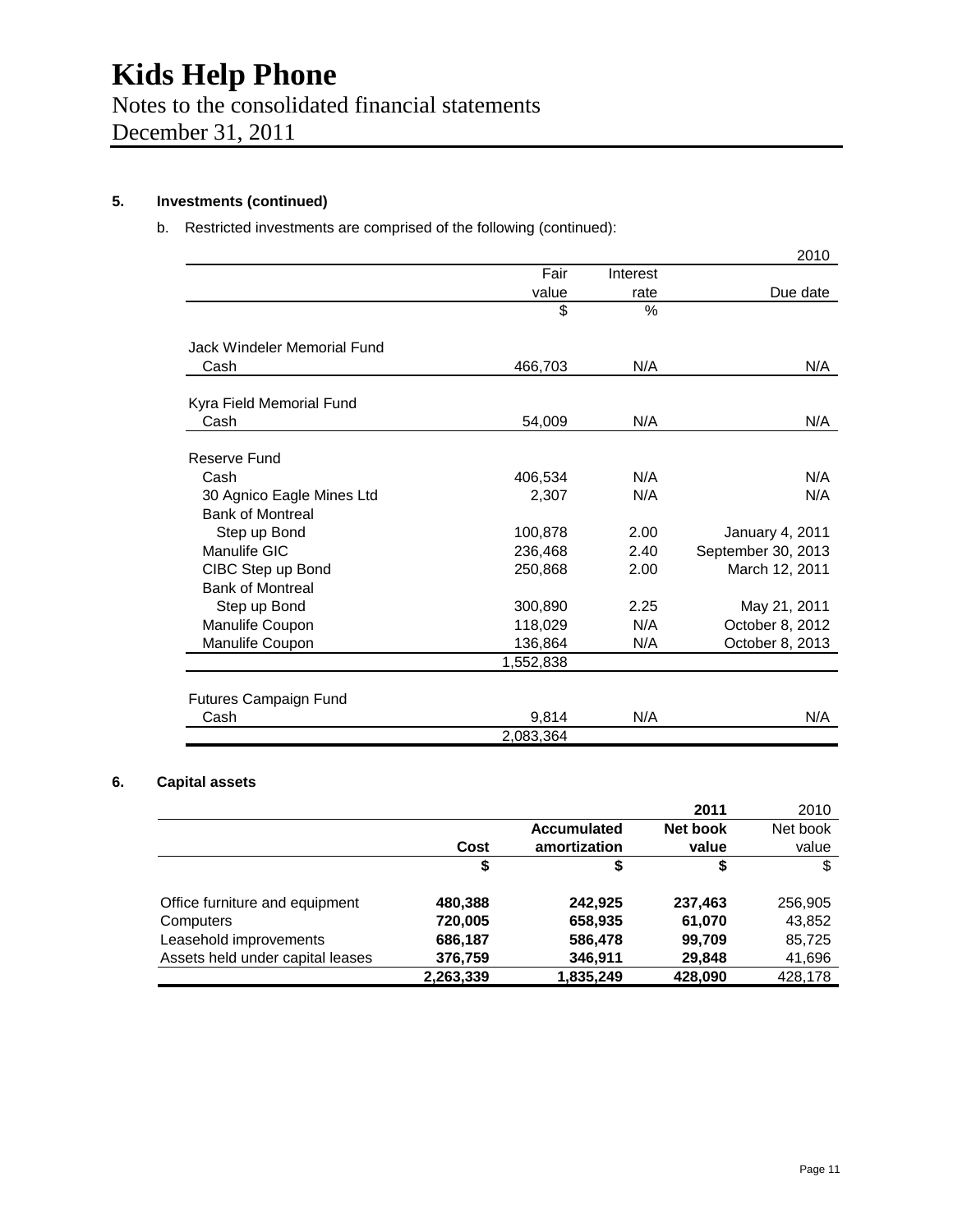Notes to the consolidated financial statements December 31, 2011

#### **7. Deferred revenue**

|                                                    | 2011        | 2010        |
|----------------------------------------------------|-------------|-------------|
|                                                    |             | \$          |
| Balance, beginning of year                         | 825,655     | 982.364     |
| Donations received for special events and programs | 1,792,707   | 1.644.764   |
| Amounts spent on specified events and programs     | (1,826,277) | (1,801,473) |
| Balance, end of year                               | 792,085     | 825,655     |

Deferred revenue is comprised of amounts relating to the following:

|                                    | 2011    | 2010    |
|------------------------------------|---------|---------|
|                                    | \$      | \$      |
| Ontario Ministry of Education      | 186,814 | 229,286 |
| Bell Canada                        | 156,257 | 300,000 |
| Motorola Foundation                |         | 99,595  |
| <b>Healthy Community Funds</b>     |         | 51,072  |
| Anonymous Donor                    | 130,000 |         |
| Ontario Centre of Excellence       | 13,017  |         |
| <b>BMO Bank of Montreal</b>        | 65,000  |         |
| <b>Ontario Trillium Foundation</b> | 87,800  |         |
| Chapters                           |         |         |
| <b>British Columbia</b>            | 50,000  | 54,464  |
| Alberta                            | 103,197 | 55,445  |
| Quebec                             |         | 3,166   |
| Atlantic                           |         | 32,627  |
|                                    | 792,085 | 825,655 |

#### **8. Obligation under capital leases**

The future minimum lease payments required under the capital lease agreements are as follows:

| Total minimum lease payments                                         | 87.412    |
|----------------------------------------------------------------------|-----------|
| Amount representing interest at rates varying between 8.5% and 12.5% | (10, 690) |
|                                                                      | 76.722    |
| Less: current portion                                                | (20, 281) |
| Long-term portion                                                    | 56.441    |

Interest expense related to these leases was \$4,396 (2010 - \$6,133).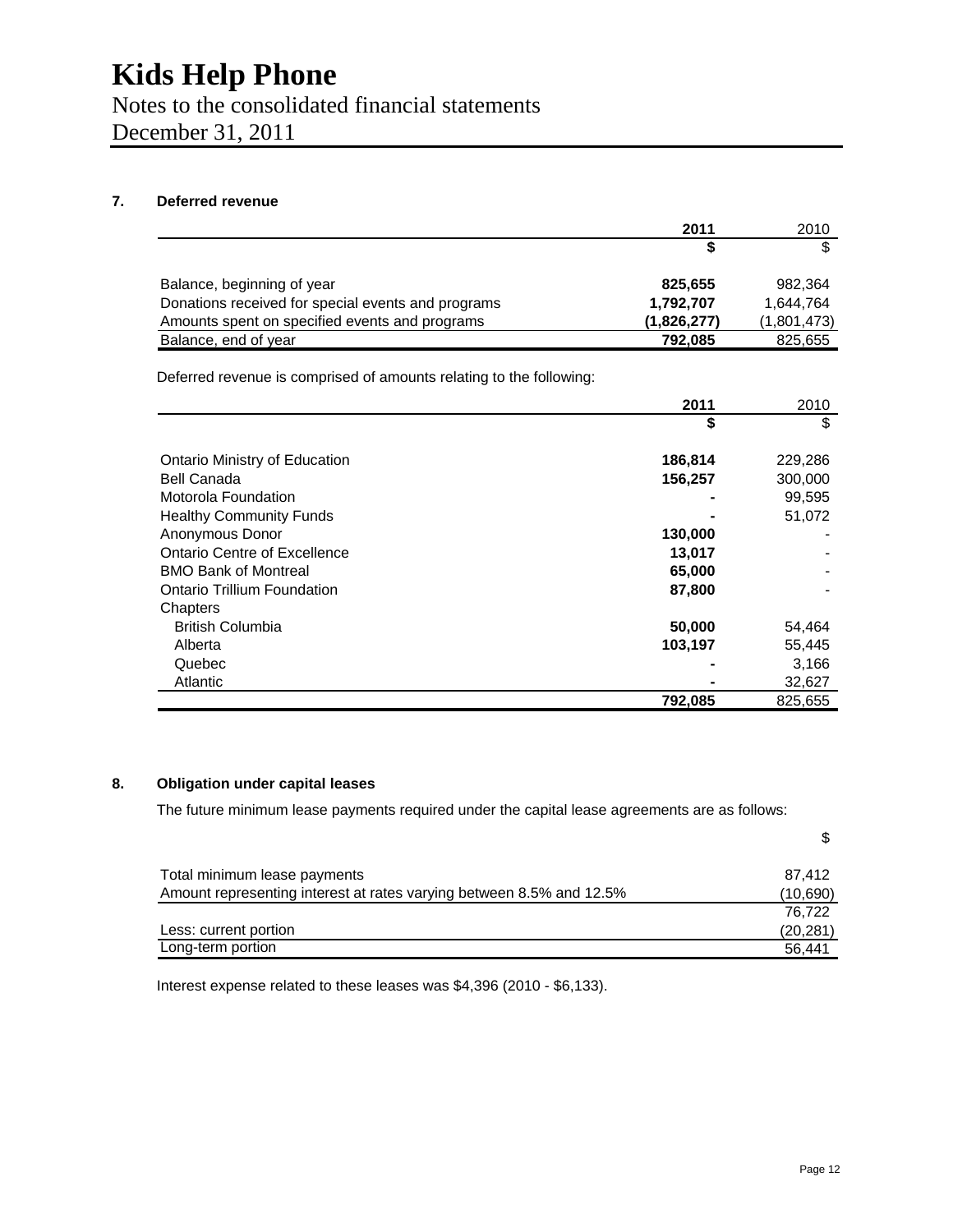December 31, 2011

#### **8. Obligation under capital leases (continued)**

Principal payments due in the next 5 years are as follows:

| 2012 | 20,265 |
|------|--------|
| 2013 | 18,694 |
| 2014 | 19,575 |
| 2015 | 11,959 |
| 2016 | 6,229  |
|      | 76,722 |

#### **9. Deferred capital contribution**

| 2011                                                        |     | 2010    |
|-------------------------------------------------------------|-----|---------|
|                                                             | S   | \$      |
| Balance, beginning of year<br>65,732                        |     | 500     |
| Capital grants received                                     | 675 | 21,042  |
| Donated capital assets                                      |     | 49,827  |
| Amortization of deferred capital contributions<br>(11, 318) |     | (5,637) |
| Balance, end of year<br>55,089                              |     | 65,732  |

#### **10. Contingencies and guarantees**

In the normal course of business, the Organization enters into agreements that meet the definition of a guarantee. The Organization's primary guarantees subject to the disclosure requirements of AcG-14 are as follows:

- (a) The Organization has provided indemnities under lease agreements for the use of various operating facilities. Under the terms of these agreements the Organization agrees to indemnify the counterparties for various items including, but not limited to, all liabilities, loss, suits, and damages arising during the term of the agreement. The maximum amount of any potential future payment cannot be reasonably estimated.
- (b) An indemnity has been provided to all directors and/or officers of the Organization for various items including, but not limited, all costs to settle suits or actions due to their involvement with the Organization, subject to certain restrictions. The Organization has purchased directors' and officers' liability insurance to mitigate the cost of any potential future suits or actions. The term of the indemnification is not explicitly defined, but is limited to the period over which the indemnified party served as a trustee, director or officer of the Organization. The maximum amount of any potential future payment cannot be reasonably estimated.
- (c) In the normal course of business, the Organization has entered into agreements that include indemnities in favour of third parties, such as purchase and sale agreements, confidentiality agreements, engagement letters with advisors and consultants, outsourcing agreements, leasing contracts, information technology agreements and service agreements. These indemnification agreements may require the Organization to compensate counterparties for losses incurred by the counterparties as a result of breaches in representation and regulations or as a result of litigation claims or statutory sanctions that may be suffered by the counterparty as a consequence of the transaction. The terms of these indemnities are not explicitly defined and the maximum amount of any potential reimbursement cannot be reasonably estimated.

\$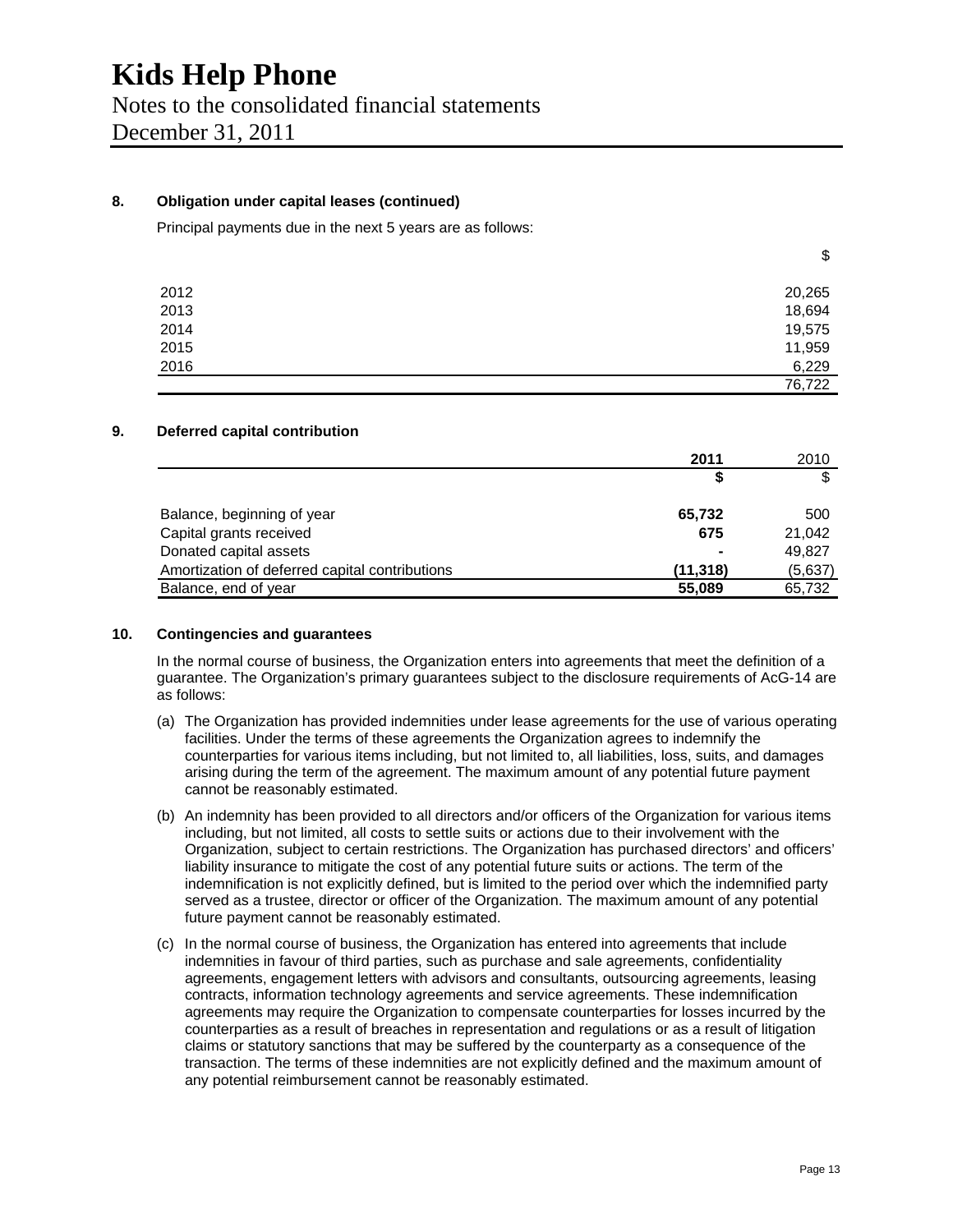### **Kids Help Phone**  Notes to the consolidated financial statements December 31, 2011

#### **10. Contingencies and guarantees (continued)**

The nature of these indemnification agreements prevents the Organization from making a reasonable estimate of the maximum exposure due to the difficulties in assessing the amount of liability which stems from the unpredictability of future events and the unlimited coverage offered to counterparties. Historically, the Organization has not made any significant payments under such or similar indemnification agreements and therefore no amount has been accrued in the balance sheet with respect to these agreements.

#### **11. Lease commitments**

The Organization is committed to the following annual lease payments for office space in the years ending December 31:

| 2012   | 519,303   |
|--------|-----------|
| 2013   | 470,596   |
| 2014   | 457,213   |
| 2015   | 445,309   |
| 2016   | 448,819   |
| Beyond | 1,690,063 |
|        | 4,031,303 |

#### **12. Related party transactions**

The Organization acquires printing and creative services for several annual communication pieces with Boss Print + Creative, which is an organization owned by a related person to one of the Organization's senior management members. The transactions between the Organization and Boss Print + Creative are within the Organization's normal course of operations and recorded in operating expenses at the exchange amount. In fiscal 2011, the Organization paid \$165,478 (2010 - \$346,337) and accrued \$18,528 (2010 - \$47,774) in relation to services from Boss Print + Creative. Occasionally, Boss Print + Creative also donate promotional goods and services to the Organization at no cost. These goods and services are appropriately recorded in the financial statements at cost or at fair market value, if appropriate and determinable.

In the normal course of business, from time to time, the Organization enters into transactions with entities which are related to the Organization by virtue of their representation on the Board of Directors. Such transactions are for goods and services and can often be less than fair market value and are often donated. These goods and services are appropriately recorded in the financial statements at cost or at fair market value, if appropriate and determinable. The Organization has a policy which governs transactions with volunteers and staff and conflicts of interest. These transactions were in compliance with the policy.

#### **13. Externally restricted funds**

The Organization manages externally restricted funds of \$55,048 (2010 - \$54,009) with conditions stipulated in donor agreements concerning the use of the funds and related income. The Organization has complied with the requirements of these restricted funds.

#### **14. Allocation of expenses**

The amount of salaries, benefits and rent that has been allocated to the various programs is as shown on the consolidated schedule of expenses.

\$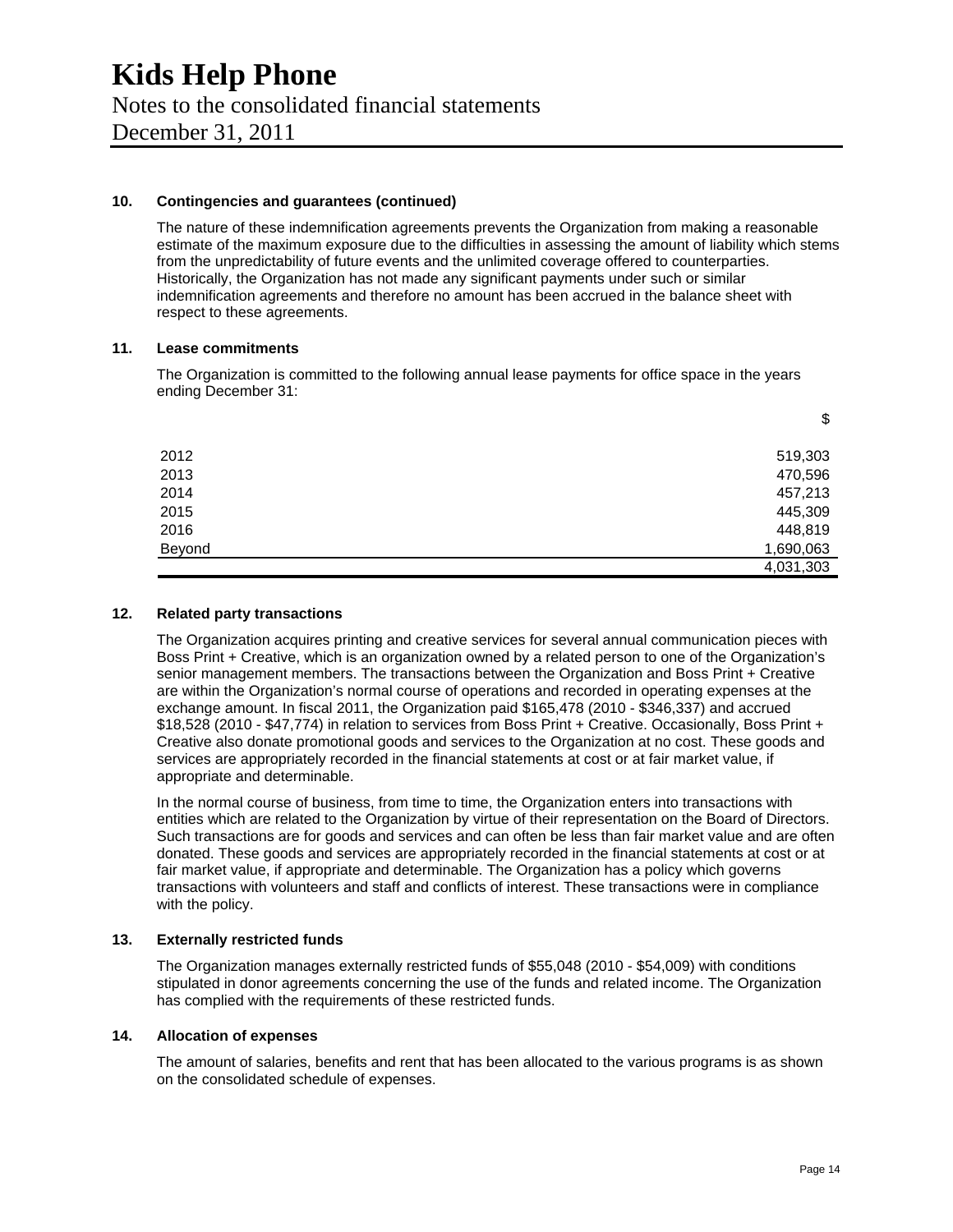### **Kids Help Phone**  Notes to the consolidated financial statements

December 31, 2011

#### **15. Fair values and risk management**

The fair value of cash, accounts receivable, accounts payable and accrued liabilities approximate their carrying values due to their short-term maturity.

Short-term investments are recorded at cost plus accrued income, which approximates fair value.

Restricted investments other than cash are recorded at fair value which is the bid price as of December 31.

#### *Interest rate risk*

The Organization is exposed to interest rate risk on its investments. The Organization does not use any hedging instruments to manage this risk.

#### *Credit rate risk*

The Organization's credit risk is primarily attributable to its accounts receivables. The Organization manages this risk through proactive collection polices.

#### **16. Restructuring costs**

During 2010 and 2011, the Organization underwent a comprehensive restructuring, which was based on a plan to improve service effectiveness, and to ensure sustainable revenue development for the future. These amounts include termination costs.